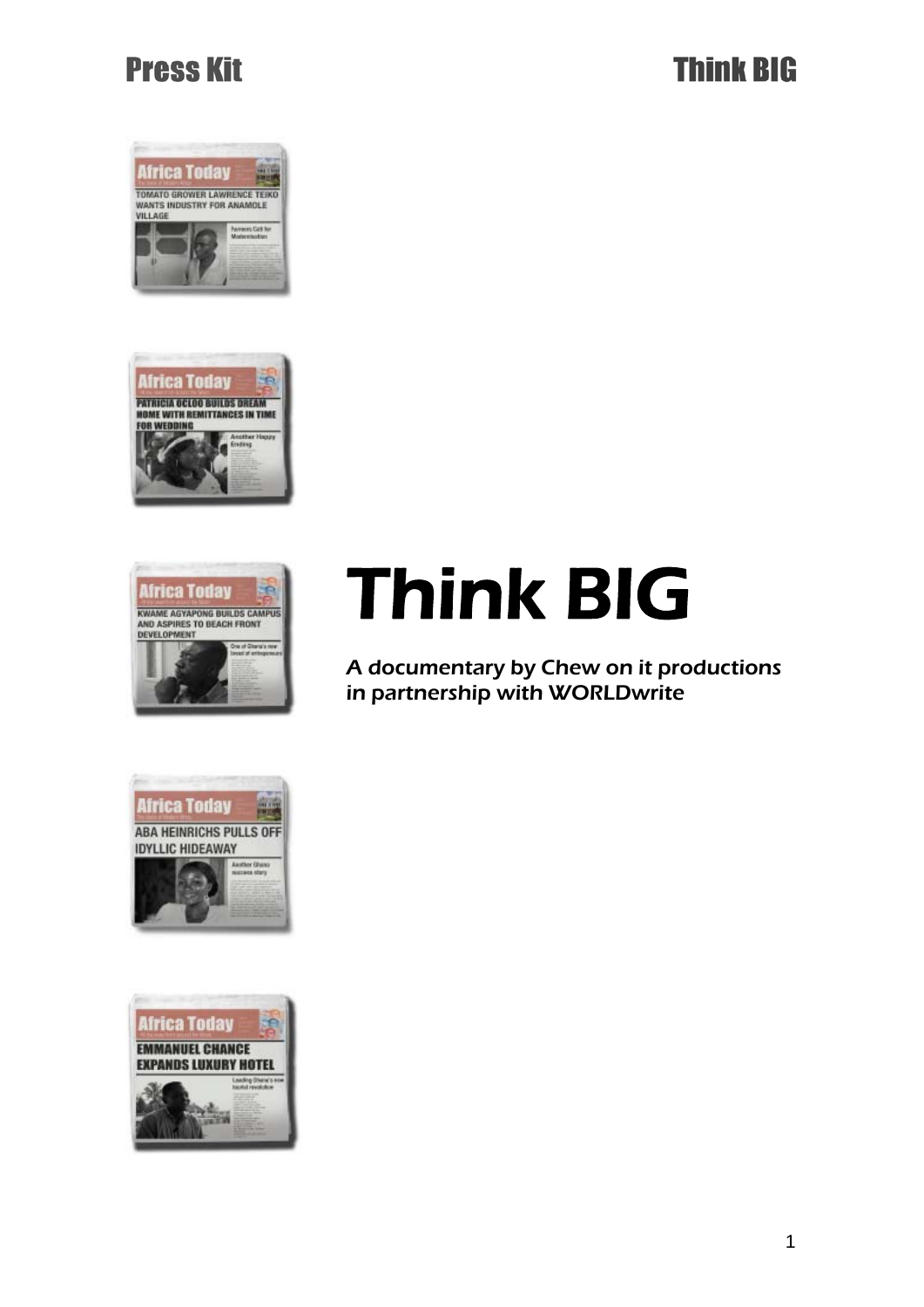### **Press Release: Film damns pity fest**

Chew on it productions in partnership with WORLDwrite are delighted to announce the completion of their widely-anticipated documentary *Think BIG*.

Shot in Ghana, the film revolves around snapshot portraits of five aspirant, better-off Ghanaians. In a challenge to the normal portrayals of Africa as a hopeless and helpless continent, the film argues that big plans and bold visions are not only needed but happening.

### **Director Ceri Dingle says:**

"The mountain of despair that we are bombarded with to pull the heart strings and prick our consciences has done our peers few favours. It wrongly suggests in good old missionary style that we are Africa's 'saviours' and reinforces Western interference and the denial of autonomy. The Western obsession with extreme poverty also overshadows the African-led development that is happening. On the  $50<sup>th</sup>$  anniversary of Ghanaian independence we felt it important to release a film which shows the other side the story and a truer picture.

"The people in the film are not unusual, and if you visit any developing country they are the people you will meet in hotels, bars and shops. Much of the way Africa is treated as an important 'cause' is more often about our guilt and dissatisfaction and rarely about supporting our peers' aspirations to have what we have. I hope this film helps sets the record straight and opens up debate."

For more information and interviews contact:

The Producer Viv Regan Email: vivregan@btconnect.com Tel: +44 (0)7939 449 604 or +44 (0)20 8985 5435

Website: www.worldwrite.org.uk/thinkbig

The Director Ceri Dingle Email: world.write@btconnect.com Tel: +44 (0)7866 806 918 or +44 (0)20 8985 5435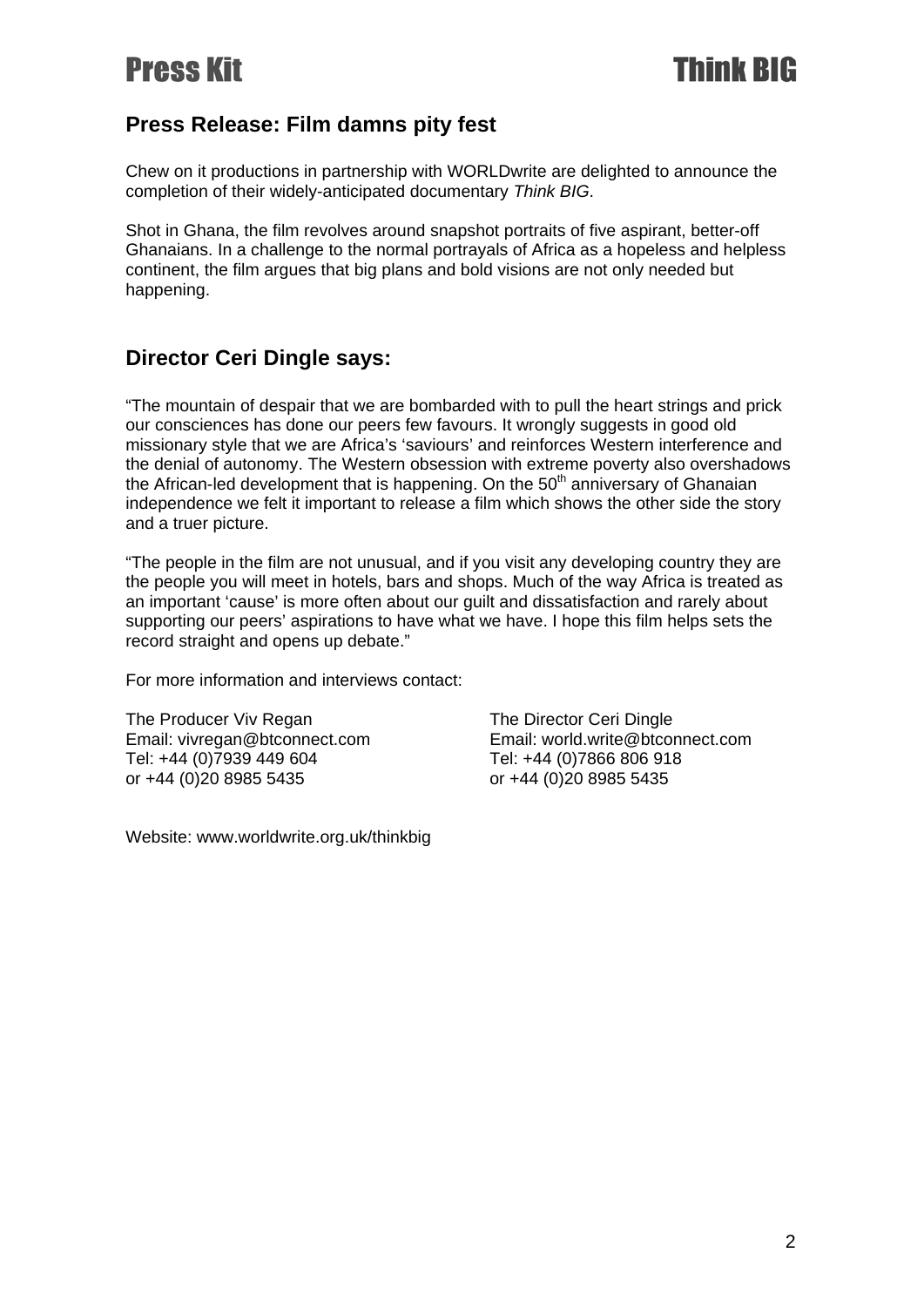# Think BIG

### **Background**

WORLDwrite made this film as part of its *Pricking the Missionary Position* series in the aftermath of Live8 and the G8 meeting at Gleneagles. Having had longstanding partners in Ghana we visited initially to examine the impact of debt relief (the big deal decided at Gleneagles in 2005) a year on. What struck us was the huge gap between the low horizons enshrined in the debt relief deal – which denies Ghanaians autonomy and provides no new money – and the incredible aspirations Ghanaians have for their own future. We wanted to reflect on this missing message and ensure the world knows there are eloquent, capable and even better-off Ghanaians with big ideas who, given the resources, are able to make development happen.

With concise portraits we hope to subvert the usual pity fest and suggest the transition from poverty to decent living standards does in fact happen and should be embraced. The development portrayed in this film is not the product of Western pity, interference or prescription, nor is it the result of small-scale community health, sanitation and education schemes, which are a Western obsession. Instead, it is development that is African-led and inspired and represents aspirations for the best of everything.

We hope also to raise questions about Western attitudes to better off individuals in the developing world. In doing so we seem to have raised many more questions, not least, the way Western disenchantment with economic growth influences our view of developing countries and leads us to prescribe what we think is best for others. The denial of political autonomy and economic freedom is thus back on the agenda but in a new ethical form. Born of Western self-loathing, particularly of affluence, we once more take up the "White Man's Burden" and treat developing countries as children who must "Do as we say, not as we have done". These are ideas that this short but ambitious documentary seeks to question.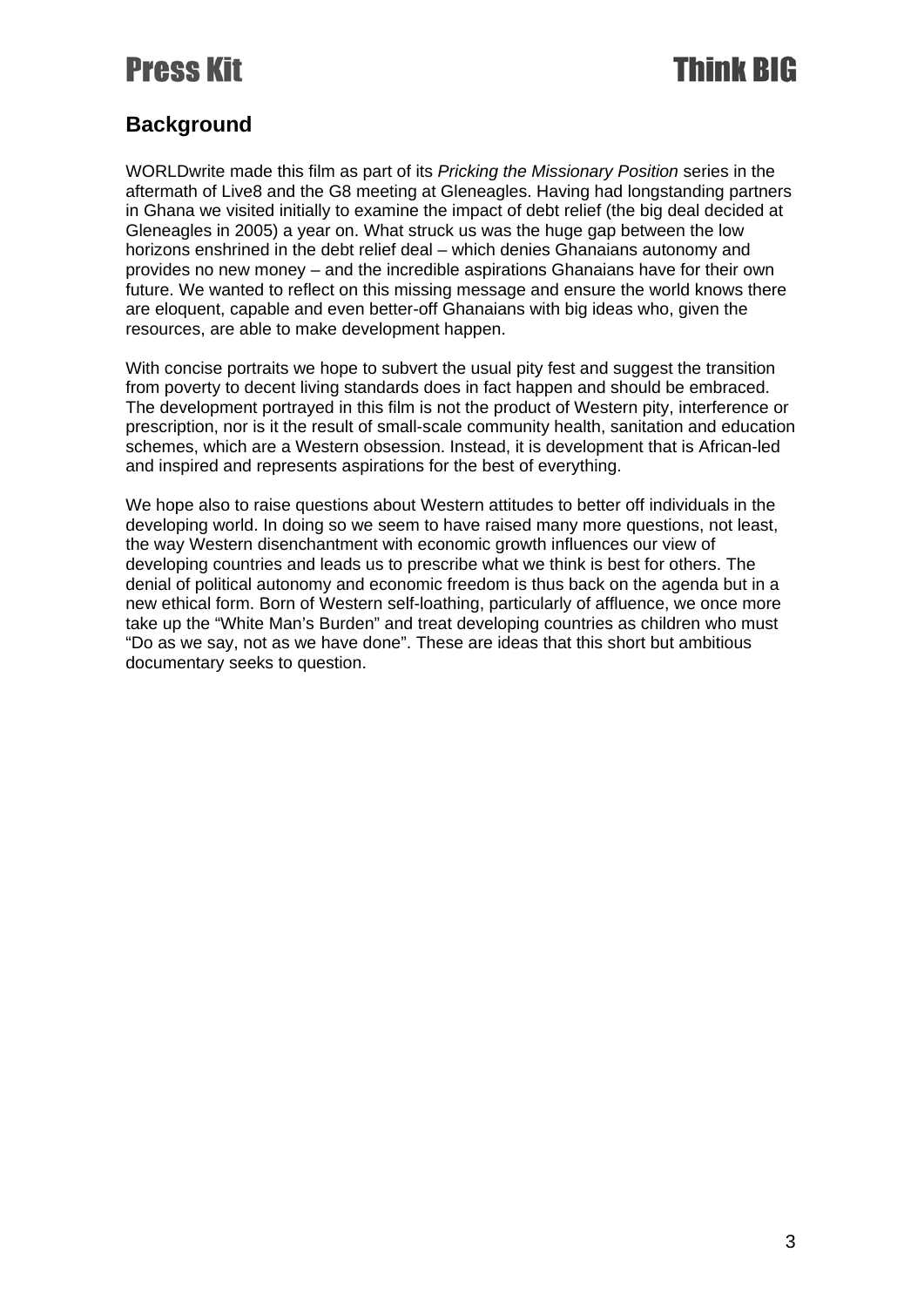

### Think RIG

### **Synopses**

#### **Short Synopsis** *(50 words)*

*Think BIG* showcases Ghanaians with big aspirations and big plans. Flash hotels, fab homes and full-on modernity are where it's at; dependence makes Ghanaians sick. This film turns the usual pity fest on its head and showcases Ghanaians who are making things happen and putting African-led development on the map.

#### **Medium Synopsis** *(100 words)*

Shot in Ghana by a volunteer crew, *Think BIG* showcases Ghanaians with big aspirations and big plans. Flash hotels, fab homes and full-on modernity are where it's at; dependence makes Ghanaians sick. The film turns the usual pity fest on its head and showcases Ghanaians who are making it. The film shows that some development is happening and that Africa is not one great morass of extreme poverty. Aspirant Ghanaians are the ones responsible for this; backing their ambitions might do them more favours than either the pennies we pop into tins or the survival-only goals prioritised in the West.

#### **Longer Synopsis** *(200 words)*

*Think BIG* showcases Ghanaians with big aspirations and big plans. Flash hotels, fab homes and full-on modernity are where it's at. The film turns the usual pity fest on its head and showcases Ghanaians who are making it. This short documentary shows that some development is happening - Africa is not one great morass of extreme poverty. Aspirant Ghanaians (not aid workers) are responsible for some good news and bold ideas, and backing their ambitions might do our peers more favours than either the pennies we pop in tins to make us feel better or the survival-only goals prioritised in the West.

Tomato farmer Lawrence wants a factory; Kwame Agyapong is building a film school and has visions of tourist vistas on Ghana's deserted beaches; Patricia Ocloo loves her new sofa and modern bathroom, and resents the idea that being better-off means you don't care; Emmanuel Chance is expanding a luxury hotel. These people are eloquent, aspirant and ambitious for themselves and their peers. They want full-on modernity. As David Ampofo puts it, in a moving end to the film: "Oh that this country will really become great... we won't be stuck in so much dependence, it makes me sick."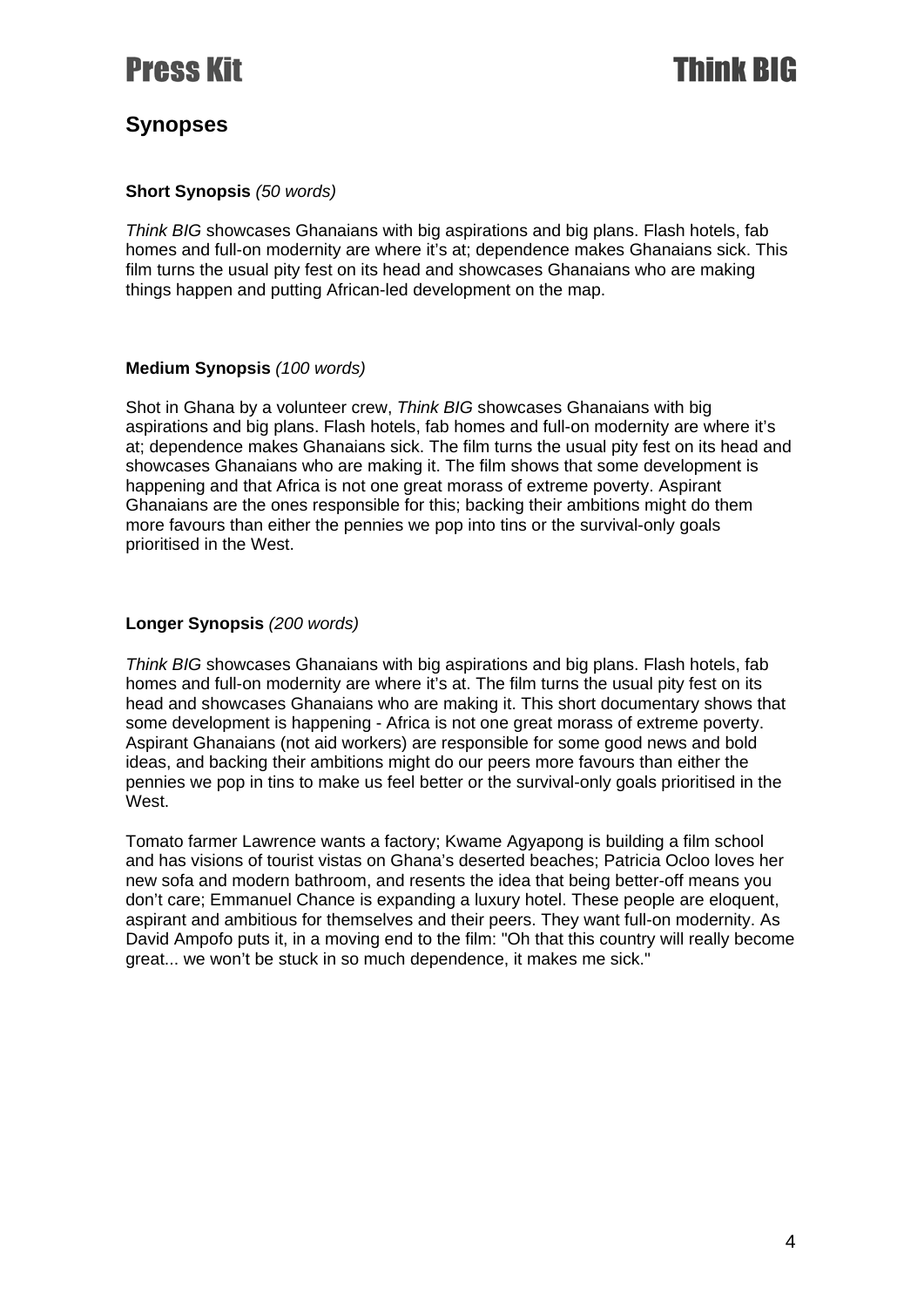# Think RIG

### **Production Information**

#### **Production Company**

A *Pricking the Missionary Position* Film A documentary by Chew on it productions in partnership with WORLDwrite

WORLDwrite Centre Millfields Lodge 201 Millfields Road London, E5 0AL Tel: +44 (0)20 8985 5435 Mobile: +44 (0)7939 449604 or +44 (0)7866 806918 Email: world.write@btconnect.com Website: www.worldwrite.org.uk/thinkbig

#### **Production notes**

Original format: DV CAM Online edit: Avid Express Pro Digital cut format: Mini DV, DV CAM, Digibeta & DVD PAL (all regions) & DVD NTSC Aspect Ratio: 4:3 Length: 28:40 Completion: March 2007

#### **Contributors (in order of appearance)**

Ceri Dingle<br>
Kwesi Pratt Jnr<br>
Kwesi Pratt Jnr Patricia Ocloo Newlywed, Accra

#### **Crew**

- Ceri Dingle **Director** Viv Regan<br>
lan Foster & Andy Hirst **Producer**<br>
Cinemato Terri Badham & Sadhavi Sharma Sound Steve Daley & Helen Sewell **Assistant Producers & Research** Dominic Bond & Ben Boye Research Assistants Balint Tusor **Editor Editor** Elzemieke de Tiege & Emma Grant Editing Assistants Kaveh Shirdel Web Design Nick Stone **Graphics** and Animation Tory Dunn **Tory Dunn Original Soundtrack** Natalie Theobald & Anna Page Post-production Assistants Mirkka Juntunen & Eva Tallaksen Post-production Assistants Astrid Tsai & Athanasia Pappas Post-production Assistants Fiona McKinson & Catherine Zhao Film Logging & Research
- Lawrence Teiko Tomato farmer, Anamole village Managing Editor, Insight Magazine Kwame Agyapong **Director, Academy of Screen Arts** Aba Heinrichs Owner, Abadi Idyll Lodge & Resort Emmanuel Chance **Chance Communist Chances** Hotel Dr Yao Graham Coordinator, Third World Network Africa David Ampofo CEO, Channel Two Communications
	- Cinematographer and Camera